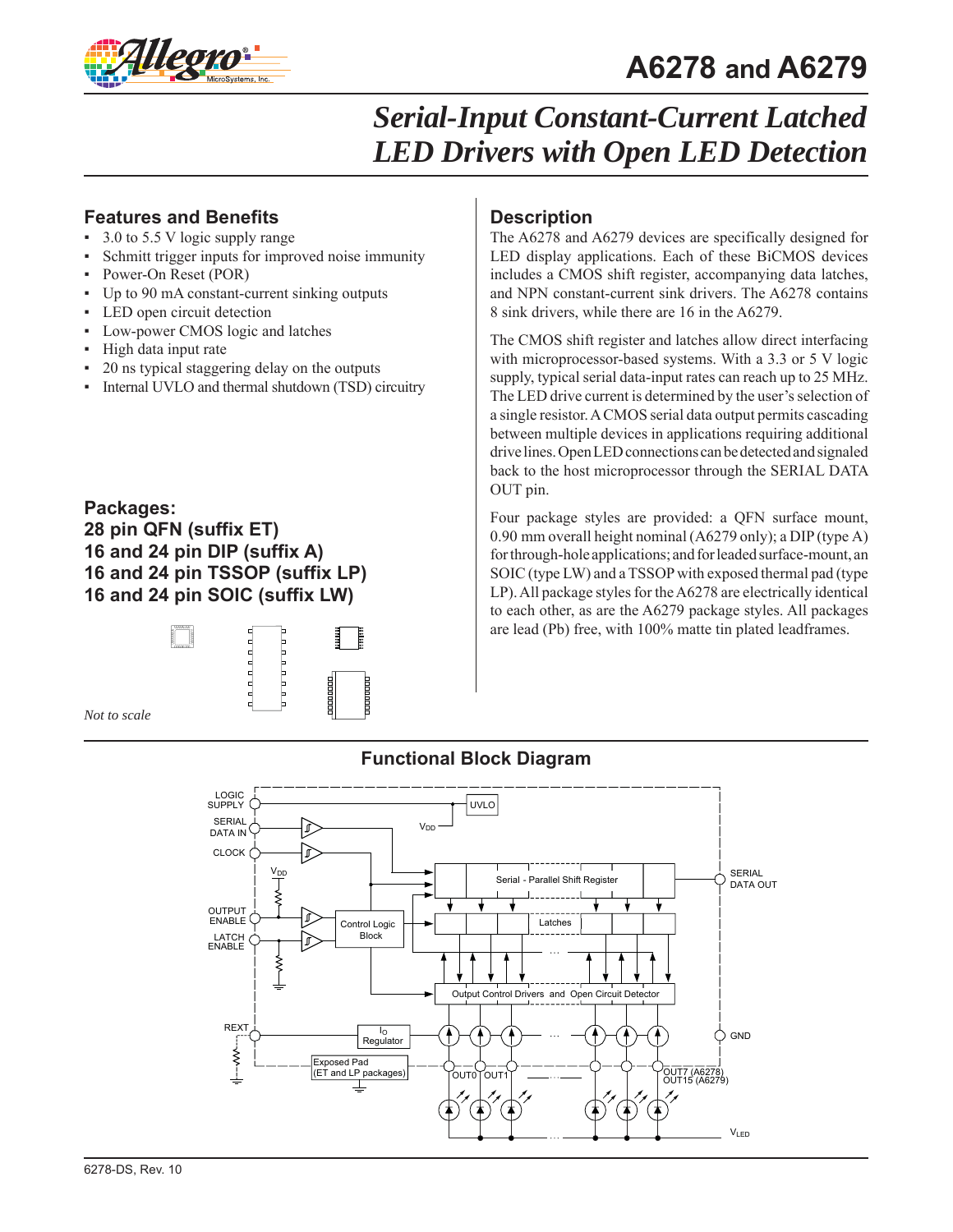#### **Selection Guide**

| Part Number                                                                   | Packing                     | Package Type                   | <b>Terminals</b> | <b>LED Drive Lines</b> |  |
|-------------------------------------------------------------------------------|-----------------------------|--------------------------------|------------------|------------------------|--|
| A6278EA-T <sup>1</sup>                                                        | 25 pieces per tube          | <b>DIP</b>                     | 16               |                        |  |
| A6278ELPTR-T <sup>1</sup>                                                     | 4000 pieces per 13-in. reel | TSSOP with exposed thermal pad |                  |                        |  |
| TSSOP with exposed thermal pad<br>4000 pieces per 13-in. reel<br>A6279ELPTR-T |                             | 24                             | 16               |                        |  |
| A6279ELWTR-T2                                                                 | 1000 pieces per 13-in. reel | SOICW                          |                  |                        |  |
| A6279EETTR-T                                                                  | 1500 pieces per 7-in. reel  | MLP surface mount              | 28               | 16                     |  |

1Variant is in production but has been determined to be LAST TIME BUY. This classification indicates that the variant is obsolete and notice has been given. Sale of the variant is currently restricted to existing customer applications. The variant should not be purchased for new design applications because of obsolescence in the near future. Samples are no longer available. Status date change November 1, 2010. Deadline for receipt of LAST TIME BUY orders is April 30, 2011. Recommended substitute: A6279.

2Variant is in production but has been determined to be LAST TIME BUY. This classification indicates that the variant is obsolete and notice has been given. Sale of the variant is currently restricted to existing customer applications. The variant should not be purchased for new design applications because of obsolescence in the near future. Samples are no longer available. Status date change May 3, 2010. Deadline for receipt of LAST TIME BUY orders is October 29, 2010. Recommended substitute: A6279.

#### **Absolute Maximum Ratings**

| <b>Parameter</b>                 | Symbol           |       | <b>Conditions</b> | Min.   | Typ.                     | Max.               | <b>Units</b> |
|----------------------------------|------------------|-------|-------------------|--------|--------------------------|--------------------|--------------|
| LOGIC SUPPLY Voltage Range       | V <sub>DD</sub>  |       |                   |        | —                        | 7.0                | V            |
| Load Supply Voltage Range        | V <sub>LED</sub> |       |                   | $-0.5$ | —                        | 17                 | V            |
| OUTx Current (any single output) | $I_{\rm O}$      |       |                   | -      | —                        | 90                 | mA           |
| <b>Ground Current</b>            |                  | A6278 |                   |        | —                        | 750                | mA           |
|                                  | <sup>I</sup> GND | A6279 |                   |        | $\overline{\phantom{0}}$ | 1475               | mA           |
| Logic Input Voltage Range        | V,               |       |                   | $-0.4$ |                          | $V_{DD}$<br>$+0.4$ | V            |
| Operating Temperature Range (E)  | $T_A$            |       |                   | $-40$  | —                        | 85                 | $^{\circ}C$  |
| Junction Temperature             | $T_{\rm J}$      |       |                   |        | -                        | 150                | $^{\circ}C$  |
| Storage Temperature Range        | $T_S$            |       |                   | $-55$  |                          | 150                | $^{\circ}C$  |

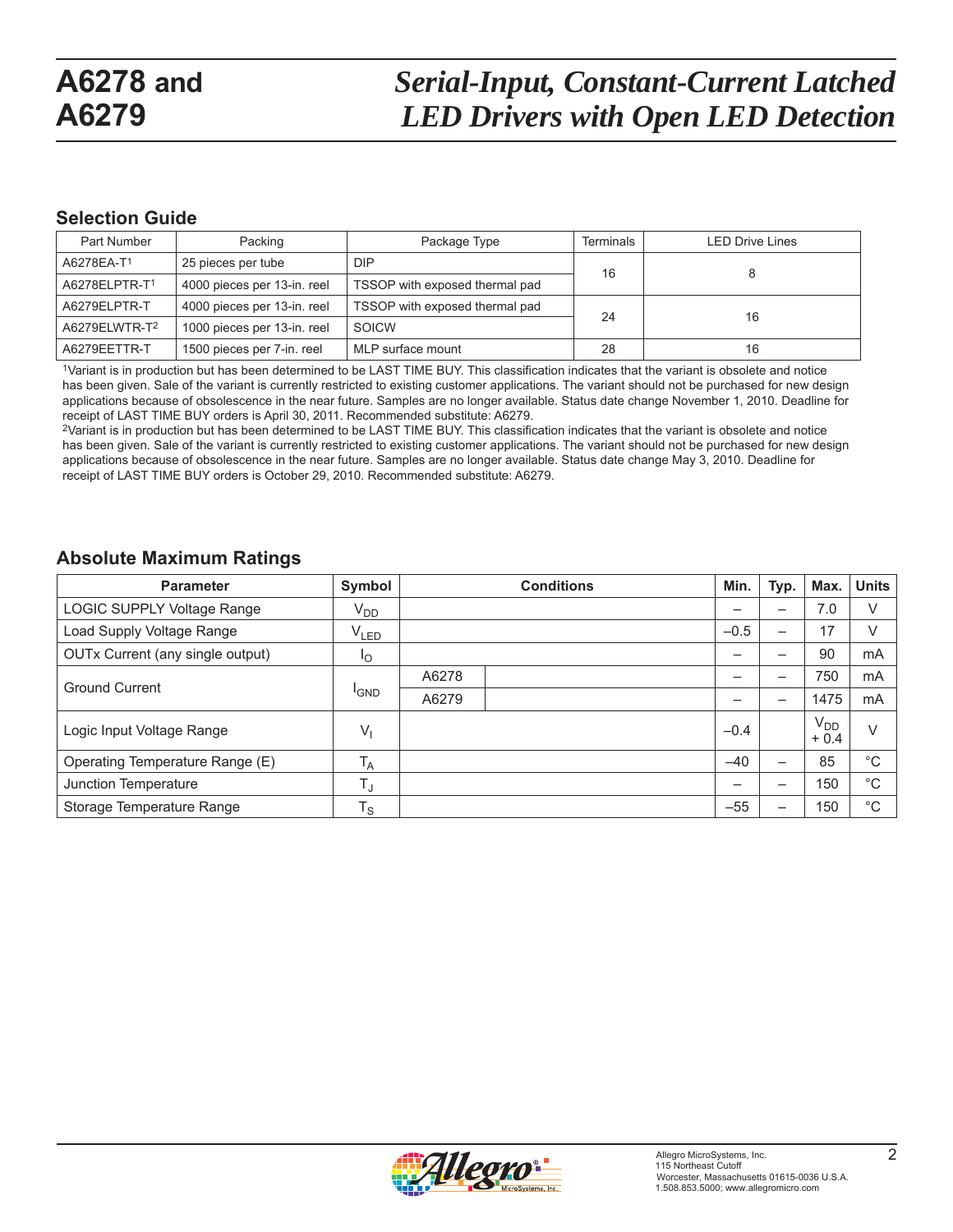## *Serial-Input, Constant-Current Latched LED Drivers with Open LED Detection*



#### Terminal List Table

| <b>Number</b>   |               |                 |                        |                                                                                                                         |
|-----------------|---------------|-----------------|------------------------|-------------------------------------------------------------------------------------------------------------------------|
| ET<br>A, LW, LP |               | <b>Name</b>     | <b>Function</b>        |                                                                                                                         |
| A6278           | A6279         | A6279           |                        |                                                                                                                         |
|                 |               | 5               | <b>GND</b>             | Reference terminal for logic ground and power ground                                                                    |
| $\overline{2}$  | $\mathcal{P}$ | 6               | <b>SERIAL DATA IN</b>  | Serial-data input to the shift-register                                                                                 |
| 3               | 3             | 7               | <b>CLOCK</b>           | Clock input terminal; data is shifted on the rising edge of the clock.                                                  |
| 4               | 4             | 9               | <b>LATCH ENABLE</b>    | Data strobe input terminal; serial data is latched with a high-level input                                              |
| 5 TO 12         | 5 TO 20       | 10 to 26        | <b>OUTx</b>            | Current-sinking output terminals                                                                                        |
| 13              | 21            | 27              | <b>OUTPUT ENABLE</b>   | (Active low) Set low to enable output drivers; set high to turn OFF<br>(blank) all output drivers                       |
| 14              | 22            | 1               | <b>SERIAL DATA OUT</b> | CMOS serial-data output; for cascading to the next device (to that<br>device SERIAL DATA IN pin); for reading OCD bits. |
| 15              | 23            | $\overline{2}$  | <b>REXT</b>            | An external resistor at this terminal establishes the output current for all<br>of the sink drivers.                    |
| 16              | 24            | 3               | <b>LOGIC SUPPLY</b>    | $(V_{DD})$ Logic supply voltage (typically 3.3 or 5.0 V)                                                                |
|                 |               | 4, 8, 18,<br>28 | <b>NC</b>              | No connection                                                                                                           |
|                 |               |                 | EP                     | LP and ET packages only; exposed thermal pad for heat dissipation                                                       |

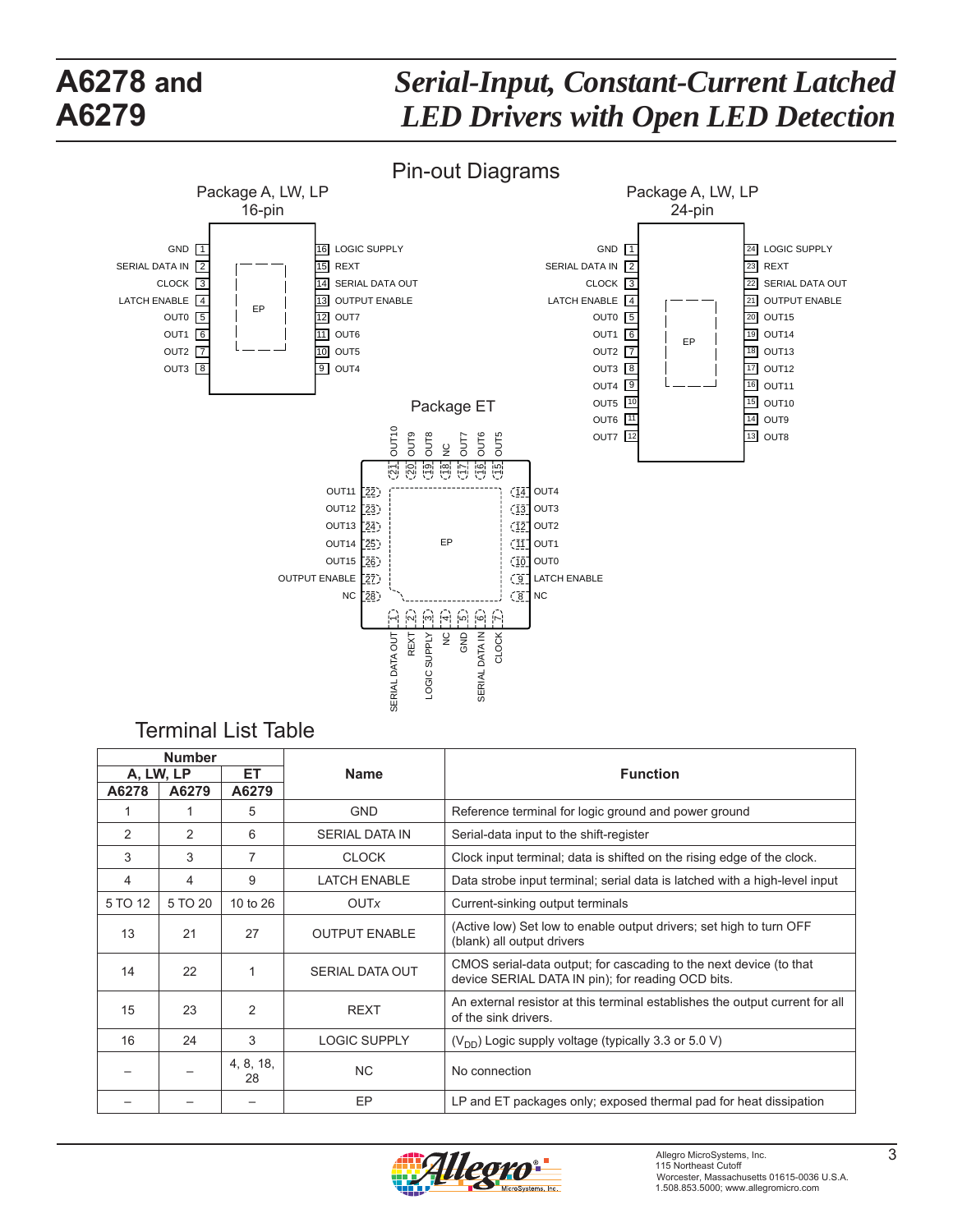# *Serial-Input, Constant-Current Latched LED Drivers with Open LED Detection*

#### OPERATING CHARACTERISTICS

| Characteristic                                                                                                                                                                                                                                           | Symbol                              | <b>Test Conditions</b>                                    | Min.                     | Typ.                     | <b>Max</b>                        | Unit              |
|----------------------------------------------------------------------------------------------------------------------------------------------------------------------------------------------------------------------------------------------------------|-------------------------------------|-----------------------------------------------------------|--------------------------|--------------------------|-----------------------------------|-------------------|
| ELECTRICAL CHARACTERISTICS valid at $T_A = 25^\circ C$ , $V_{DD} = 3.0$ to 5.5 V, unless otherwise noted                                                                                                                                                 |                                     |                                                           |                          |                          |                                   |                   |
| LOGIC SUPPLY Voltage Range                                                                                                                                                                                                                               | $V_{DD}$                            | Operating                                                 | 3.0                      | 5.0                      | 5.5                               | V                 |
|                                                                                                                                                                                                                                                          |                                     | $V_{DD} = 0.0 \rightarrow 5.0 V$                          | 2.4                      | $\overline{\phantom{m}}$ | 2.85                              | $\overline{\vee}$ |
| Undervoltage Lockout                                                                                                                                                                                                                                     | $V_{DD(UV)}$                        | $V_{DD} = 5.0 \rightarrow 0.0 V$                          | 2.15                     |                          | 2.55                              | $\overline{\vee}$ |
|                                                                                                                                                                                                                                                          |                                     | $V_{CE}$ = 0.7 V, R <sub>EXT</sub> = 225 Ω                | 64.2                     | 75.5                     | 86.8                              | mA                |
| Output Current (any single output)                                                                                                                                                                                                                       | $I_{\rm O}$                         | $V_{CE}$ = 0.7 V, R <sub>EXT</sub> = 470 $\Omega$         | 34.1                     | 40.0                     | 45.9                              | mA                |
|                                                                                                                                                                                                                                                          |                                     | $V_{CE}$ = 0.6 V, R <sub>EXT</sub> = 3900 Ω               | 4.25                     | 5.0                      | 5.75                              | mA                |
|                                                                                                                                                                                                                                                          |                                     | $V_{CE(A)} = V_{CE(B)} = 0.7$ V, $R_{EXT} = 225$ $\Omega$ | $\overline{\phantom{0}}$ | ±1.0                     | $\overline{+6.0}$                 | $\frac{0}{6}$     |
| Output Current Matching (difference between any two                                                                                                                                                                                                      |                                     | $V_{CE(A)} = V_{CE(B)} = 0.7 V, R_{EXT} = 470 \Omega$     | $\qquad \qquad -$        | $+1.0$                   | ± 6.0                             | $\frac{0}{6}$     |
| outputs at the same $V_{CE}$ )                                                                                                                                                                                                                           | $\Delta I_{\rm O}$                  | $V_{CE(A)} = V_{CE(B)} = 0.6 V, R_{EXT} = 3900 \Omega$    | $\overline{\phantom{0}}$ | $+1.0$                   | $+6.0$                            | $\frac{0}{6}$     |
| Output Leakage Current                                                                                                                                                                                                                                   | $I_{CEX}$                           | $V_{OH} = 15 V$                                           | $\overline{\phantom{0}}$ | 1.0                      | 5.0                               | μA                |
|                                                                                                                                                                                                                                                          | $V_{\text{IH}}$                     |                                                           | $\overline{0.7V_{DD}}$   |                          | $V_{DD}$                          | $\overline{\vee}$ |
| Logic Input Voltage                                                                                                                                                                                                                                      | $V_{IL}$                            |                                                           | <b>GND</b>               |                          | $0.3V_{DD}$                       | $\overline{\vee}$ |
| Logic Input Voltage Hysteresis                                                                                                                                                                                                                           | $\overline{V}_{\text{Ihys}}$        | All digital inputs                                        | 200                      |                          | 400                               | mV                |
|                                                                                                                                                                                                                                                          | $\overline{V}_{OL}$                 | $I_{OL}$ = 500 µA                                         | $\overline{\phantom{0}}$ | $\overline{\phantom{0}}$ | 0.4                               | $\overline{\vee}$ |
| <b>SERIAL DATA OUT Voltage</b>                                                                                                                                                                                                                           | $\overline{V}_{OH}$                 | $I_{OH} = -500 \mu A$                                     | $V_{DD}$ -0.4            |                          | $\qquad \qquad -$                 | $\overline{\vee}$ |
|                                                                                                                                                                                                                                                          |                                     | <b>OUTPUT ENABLE input, Pull Up</b>                       | 150                      | 300                      | 600                               | $k\Omega$         |
| Input Resistance                                                                                                                                                                                                                                         | $R_{I}$                             | LATCH ENABLE input, Pull Down                             | 100                      | 200                      | 400                               | $k\Omega$         |
|                                                                                                                                                                                                                                                          |                                     | $R_{\text{EXT}}$ = open, $V_{\text{OE}}$ = 5 V            | $\overline{\phantom{0}}$ |                          | 1.4                               | mA                |
|                                                                                                                                                                                                                                                          | $I_{DD(OFF)}$                       | $R_{\text{EXT}}$ = 470 $\Omega$ , $V_{\text{OE}}$ = 5 V   | $\overline{\phantom{0}}$ |                          | 5.0                               | mA                |
|                                                                                                                                                                                                                                                          |                                     | $R_{\text{EXT}}$ = 225 $\Omega$ , $V_{\text{OE}}$ = 5 V   | $\qquad \qquad -$        |                          | 8.0                               | mA                |
| LOGIC SUPPLY Current                                                                                                                                                                                                                                     |                                     | $R_{\text{EXT}}$ = 3900 $\Omega$ , $V_{\text{OE}}$ = 0 V  | $\overline{\phantom{0}}$ |                          | 3.0                               | mA                |
|                                                                                                                                                                                                                                                          | $I_{DD(ON)}$                        | $R_{\text{EXT}} = 470 \Omega$ , $V_{\text{OE}} = 0 V$     | $\overline{\phantom{0}}$ |                          | 18.0                              | mA                |
|                                                                                                                                                                                                                                                          |                                     | $R_{\text{EXT}}$ = 225 $\Omega$ , $V_{\text{OE}}$ = 0 V   | $\overline{\phantom{0}}$ |                          | 32.0                              | mA                |
| <b>Thermal Shutdown Temperature</b>                                                                                                                                                                                                                      | $T_{\text{JTSD}}$                   | Temperature increasing                                    | $\qquad \qquad -$        | 165                      |                                   | $\overline{C}$    |
| Thermal Shutdown Hysteresis                                                                                                                                                                                                                              | <b>T</b> JTSDhys                    |                                                           | $\overline{\phantom{0}}$ | 15                       | $\qquad \qquad -$                 | $\overline{C}$    |
| Open LED Detection Threshold                                                                                                                                                                                                                             | $V_{CE(ODC)}$                       | $I_0$ > 5 mA, $V_{CE}$ ≥ 0.6 V                            | $\overline{\phantom{0}}$ | 0.30                     |                                   | $\vee$            |
| SWITCHING CHARACTERISTICS valid at T <sub>A</sub> = 25°C, V <sub>DD</sub> = V <sub>IH</sub> = 3.0 to 5.5 V, V <sub>CE</sub> = 0.7 V, V <sub>IL</sub> = 0 V, R <sub>EXT</sub> = 470 Q, I <sub>O</sub> = 40 mA, V <sub>LED</sub> = 3 V, R <sub>LED</sub> = |                                     |                                                           |                          |                          |                                   |                   |
| 58 $\Omega$ , C <sub>LED</sub> = 10 pF, unless otherwise noted                                                                                                                                                                                           |                                     |                                                           |                          |                          |                                   |                   |
| <b>CLOCK Pulse Width</b>                                                                                                                                                                                                                                 | t <sub>high,</sub> t <sub>low</sub> |                                                           | $\overline{20}$          | $\overline{\phantom{m}}$ | $\overline{\phantom{m}}$          | ns                |
| <b>SERIAL DATA IN Setup Time</b>                                                                                                                                                                                                                         | $t_{SU(D)}$                         |                                                           | 10                       |                          | —                                 | ns                |
| <b>SERIAL DATA IN Hold Time</b>                                                                                                                                                                                                                          | $t_{H(D)}$                          |                                                           | 10                       |                          | $\overline{\phantom{0}}$          | ns                |
| <b>LATCH ENABLE Setup Time</b>                                                                                                                                                                                                                           | $t_{\text{SU(LE)}}$                 |                                                           | $\overline{20}$          |                          |                                   | ns                |
| <b>LATCH ENABLE Hold Time</b>                                                                                                                                                                                                                            | $t_{H(LE)}$                         |                                                           | 20                       |                          | $\qquad \qquad -$                 | ns                |
| <b>OUTPUT ENABLE Set Up Time</b>                                                                                                                                                                                                                         | $t_{\text{SU(OE)}}$                 |                                                           | 40                       | $\overline{\phantom{m}}$ | $\overline{\phantom{0}}$          | ns                |
| <b>OUTPUT ENABLE Hold Time</b>                                                                                                                                                                                                                           | $t_{H(OE)}$                         | Normal Mode                                               | 20                       |                          | $\qquad \qquad -$                 | ns                |
| <b>OUTPUT ENABLE Pulse Width</b>                                                                                                                                                                                                                         | $t_{W(OE)}$                         |                                                           | 1200                     |                          | $\qquad \qquad -$                 | ns                |
| CLOCK to SERIAL DATA OUT Propagation Delay Time                                                                                                                                                                                                          | $t_{P(DO)}$                         |                                                           | 30                       | $\overline{\phantom{m}}$ | $\qquad \qquad -$                 | ns                |
| OUTPUT ENABLE to OUT0 Propagation Delay Time                                                                                                                                                                                                             | $t_{P(OE)}$                         |                                                           |                          | 75                       |                                   | ns                |
| Staggering Delay (between consecutive outputs)                                                                                                                                                                                                           | $t_{\text{D}}$                      |                                                           | 10                       | 20                       | 40                                | ns                |
| Total Delay Time $(15 \times t_D)$                                                                                                                                                                                                                       | t <sub>Dtotal</sub>                 |                                                           | —                        | 300                      | $\qquad \qquad -$                 | ns                |
| <b>CLOCK Pulse Width</b>                                                                                                                                                                                                                                 | t <sub>high,</sub> t <sub>low</sub> |                                                           | 20                       |                          | $\qquad \qquad -$                 | ns                |
| SERIAL DATA IN Setup Time                                                                                                                                                                                                                                | $t_{SU(D)}$                         |                                                           | 20                       |                          | $\qquad \qquad -$                 | ns                |
| SERIAL DATA IN Hold Time                                                                                                                                                                                                                                 | $t_{H(D)}$                          |                                                           | 20                       |                          | $\overbrace{\phantom{123221111}}$ | ns                |
| <b>LATCH ENABLE Setup Time</b>                                                                                                                                                                                                                           | $t_{\text{SU(LE)}}$                 |                                                           | 40                       |                          |                                   | ns                |
| <b>LATCH ENABLE Hold Time</b>                                                                                                                                                                                                                            | $t_{H(LE)}$                         |                                                           | 20                       | $\overline{\phantom{0}}$ | $\overline{\phantom{m}}$          | ns                |
| <b>OUTPUT ENABLE Set Up Time</b>                                                                                                                                                                                                                         | $t_{\text{SU(OE)}}$                 |                                                           | 40                       |                          | $\overline{\phantom{m}}$          | ns                |
| <b>OUTPUT ENABLE Hold Time</b>                                                                                                                                                                                                                           | $t_{H(OE)}$                         | Test Mode, $V_{DD} = 4.5$ to 5.5 V                        | $\overline{20}$          |                          | $\qquad \qquad -$                 | ns                |
| <b>OUTPUT ENABLE Pulse Width*</b>                                                                                                                                                                                                                        | $t_{W(OE)}$                         |                                                           | 2.0                      |                          |                                   | us                |
| CLOCK to SERIAL DATA OUT Propagation Delay Time                                                                                                                                                                                                          |                                     |                                                           | 30                       |                          | $\overbrace{\phantom{1232211}}$   | ns                |
| OUTPUT ENABLE to OUT0 Propagation Delay Time                                                                                                                                                                                                             | $t_{P(DO)}$<br>$t_{P(OE)}$          |                                                           | $\qquad \qquad -$        | 75                       | $\overline{\phantom{0}}$          | ns                |
| Staggering Delay (between consecutive outputs)                                                                                                                                                                                                           | $t_D$                               |                                                           | 10                       | 20                       | 40                                | ns                |
| Total Delay Time $(15 \times t_D)$                                                                                                                                                                                                                       | t <sub>Dtotal</sub>                 |                                                           | $\qquad \qquad -$        | 300                      |                                   | ns                |
| Output Fall Time                                                                                                                                                                                                                                         | t <sub>f</sub>                      | 90% to 10% voltage                                        | $\qquad \qquad -$        | $\overline{75}$          | 150                               | ns                |
| Output Rise Time                                                                                                                                                                                                                                         | $t_{r}$                             | 10% to 90% voltage                                        | $\overline{\phantom{0}}$ | 75                       | 150                               | ns                |
|                                                                                                                                                                                                                                                          |                                     |                                                           |                          |                          |                                   |                   |



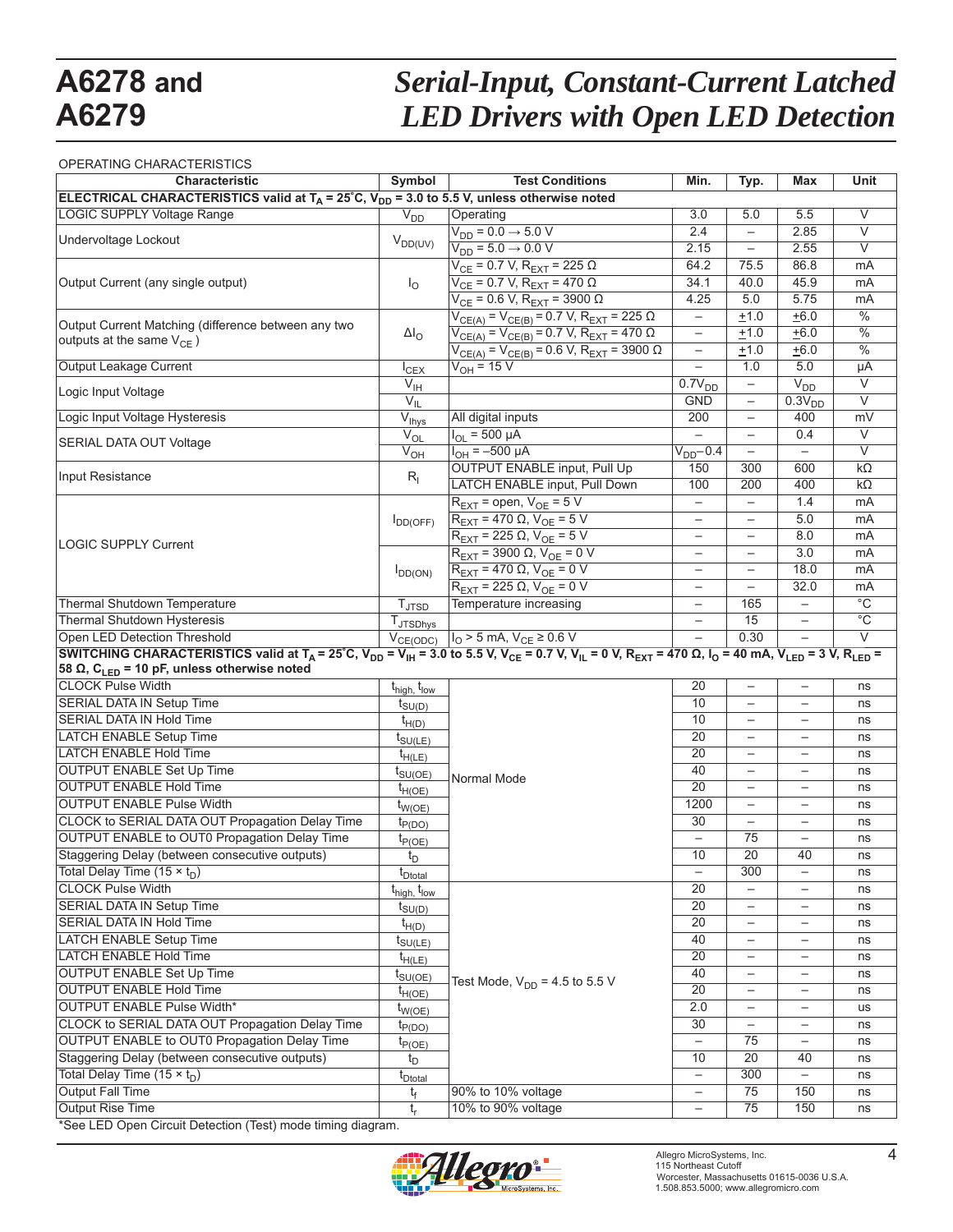#### Truth Table

| Serial<br>Clock<br>Data<br>Input<br>Input | <b>Shift Register Contents</b> | Serial                                                            | Latch       | <b>Latch Contents</b> | Output                            | <b>Output Contents</b> |                                   |  |
|-------------------------------------------|--------------------------------|-------------------------------------------------------------------|-------------|-----------------------|-----------------------------------|------------------------|-----------------------------------|--|
|                                           |                                | $I_0$ $I_1$ $I_2$ $I_{n-1}$ $I_n$                                 | Data<br>Out | Enable<br>Input       | $I_0$ $I_1$ $I_2$ $I_{n-1}$ $I_n$ | Enable<br>Input        | $I_0$ $I_1$ $I_2$ $I_{n-1}$ $I_n$ |  |
| H                                         |                                | H R <sub>0</sub> R <sub>1</sub> R <sub>n-2</sub> R <sub>n-1</sub> | $R_{n-1}$   |                       |                                   |                        |                                   |  |
| L                                         |                                | L R <sub>0</sub> R <sub>1</sub> R <sub>n-2</sub> R <sub>n-1</sub> | $R_{n-1}$   |                       |                                   |                        |                                   |  |
| X                                         |                                | $R_0$ $R_1$ $R_2$ $R_{n-1}$ $R_n$                                 | $R_n$       |                       |                                   |                        |                                   |  |
|                                           |                                | $X$ $X$ $X$ $$ $X$ $X$                                            | X           | L.                    | $R_0$ $R_1$ $R_2$ $R_{n-1}$ $R_n$ |                        |                                   |  |
|                                           |                                | $P_0$ $P_1$ $P_2$ $P_{n-1}$ $P_n$                                 | $P_n$       | H                     | $P_0$ $P_1$ $P_2$ $P_{n-1}$ $P_n$ |                        | $P_0$ $P_1$ $P_2$ $P_{n-1}$ $P_n$ |  |
|                                           |                                |                                                                   |             |                       | X X X  X X                        | H                      | H H H  H H                        |  |

L = Low logic (voltage) level

H = High logic (voltage) level

X = Don't care

P = Present state

R = Previous state

n = 7 for the A6278, n = 15 for the A6279

#### Inputs and Outputs Equivalent Circuits





SERIAL DATA IN





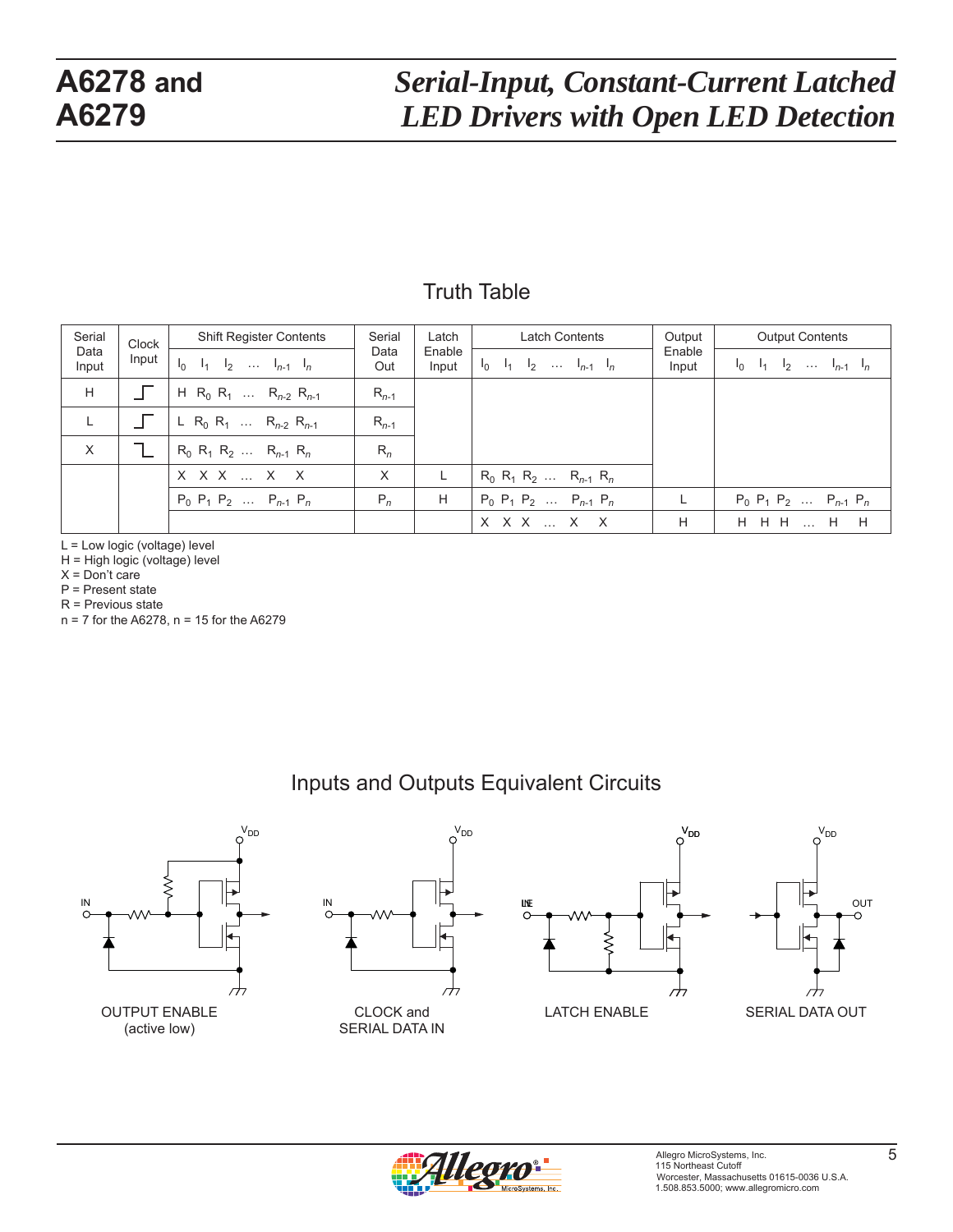

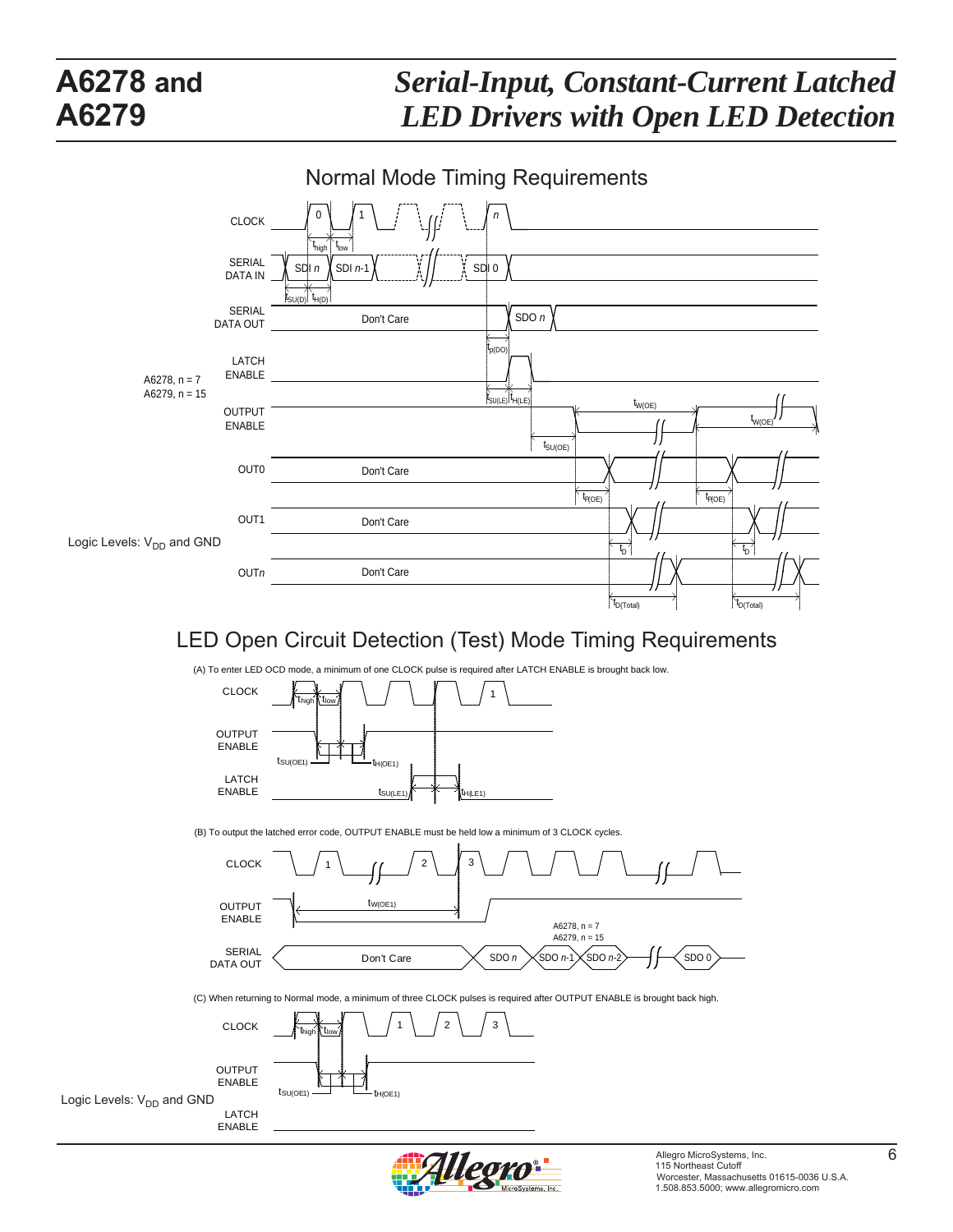# *Serial-Input, Constant-Current Latched LED Drivers with Open LED Detection*

#### Functional Description

#### **Normal Mode**

Serial data present at the SERIAL DATA IN input is transferred to the shift register on the logic 0-to-logic 1 transition of the CLOCK input pulse. On succeeding CLOCK pulses, the register shifts data towards the SERIAL DATA OUT pin. The serial data must appear at the input prior to the rising edge of the CLOCK input waveform.

Data present in any register is transferred to the respective latch when the LATCH ENABLE input is high (serial-to-parallel conversion). The latches continue to accept new data as long as the LATCH ENABLE input is held high.

Applications where the latches are bypassed (LATCH ENABLE tied high) will require that the OUTPUT ENABLE input be high during serial data entry. When the OUTPUT ENABLE input is high, the output sink drivers are disabled (OFF).

The data stored in the latches is not affected by the OUTPUT ENABLE input. With the OUTPUT ENABLE input active (low), the outputs are controlled by the state of their respective latches.

#### **LED Open Circuit Detection (Test) Mode**

The LED Open Circuit Detection (OCD) mode, or *Test* mode, is entered by clocking in the LED OCD mode initialization sequence on the OUTPUT ENABLE (OE) and LATCH ENABLE (LE) pins. In Normal mode, the OE and LE pins do not change states while the CLOCK signal is cycling. The initialization sequence is shown in panel A of the LED OCD timing requirements diagram on page 7.

Note: Each step event during mode sequencing happens on the leading edge of the CLOCK signal. Five step events (CLOCK pulses) are required to enter OCD mode and five step events are required to return to Normal mode.

A pattern, such as all highs, should first be loaded into the registers and latched leaving LE low. The device is then sequenced into LED OCD mode. It should be noted that data is still being sent through the shift registers while entering the LED OCD mode. However, this data is not latched when the LE pin goes high and sees a CLOCK pulse during the initialization sequence. Open circuit detection does not take place until the sequence in Panel B on page 7 is performed. During this sequence, the OE pin must be held low for a minimum of 2 μs ( $t_{W(OE1)}$ ) to ensure proper settling of the output currents and be given a minimum of three CLOCK pulses. During the period that the OE pin is low (active), OCD testing begins. The  $V_{CE}$  voltage on each of the output pins is compared to the Open LED Detection Theshold,  $V_{CE(OCD)}$ . If the  $V_{CE}$  of an enabled output is lower than  $V_{CE(OCD)}$ , an error bit value of 0 is set in the corresponding shift register. A value of 1 will be set if no error is detected. If a particular output is not enabled, a 0 will be set. The error codes are summarized in the following table:

Output State Test Condition Error Code Meaning

| <b>Output State</b> | <b>Test Condition</b>     | <b>Error Code</b> | Meaning  |
|---------------------|---------------------------|-------------------|----------|
| OFF                 | N/A                       |                   | N/A      |
| OΝ                  | $V_{CE}$ < $V_{CE(OCD)}$  | 0                 | Open/TSD |
|                     | $V_{CE} \geq V_{CE(OCD)}$ |                   | Normal   |

After the testing process, setting the OE pin high causes the shift registers to latch the error code data where it can then be clocked out of the SERIAL DATA OUT pin. The OCD latching sequence (OE low, 3 CLOCK pulses, OE high as shown in panel B of the LED OCD timing diagram) can then be repeated if necessary to look for intermittent contact problems.

The state of the outputs can be programmed with new data at any time while in LED OCD mode (the same as in Normal mode). This allows specific patterns to be tested for open circuits. The pattern that is latched will then be tested during the OCD latching sequence and the resulting bit values can be clocked out of the SERIAL DATA OUT pin.

Note: LED Open Circuit Detection will not work properly if the current is being externally limited by resistors to within the set current limit for the device.

To return to Normal mode, perform the clocking sequence shown in panel C of the timing diagram on the OE and LE pins.

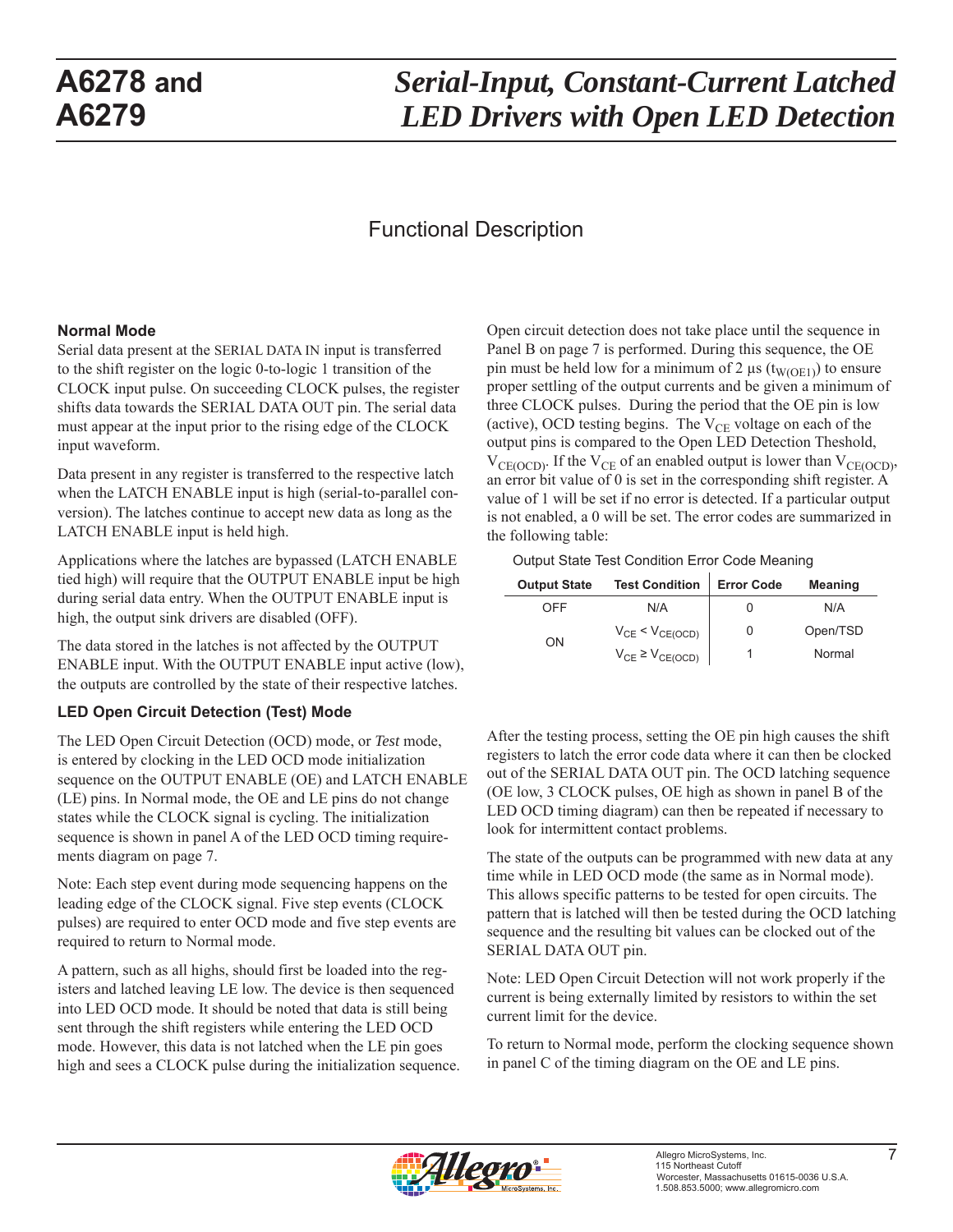#### **Constant Current (REXT)**

The A6278 and A6279 allow the user to set the magnitude of the constant current to the LEDs. Once set, the current remains constant regardless of the LED voltage variation, the supply voltage variation, or other circuit parameters that could otherwise affect LED current. The output current is determined by the value of an external current-control resistor  $(R_{\text{EXT}})$ . The relationship of these parameters is shown in figure 1. Typical characteristics for output current and  $V_{CE}$  are shown in figure 2 for common values of  $R_{\text{EXT}}$ .







Figure 2. Output Current versus Device Voltage Drop  $T_A = 25$ °C

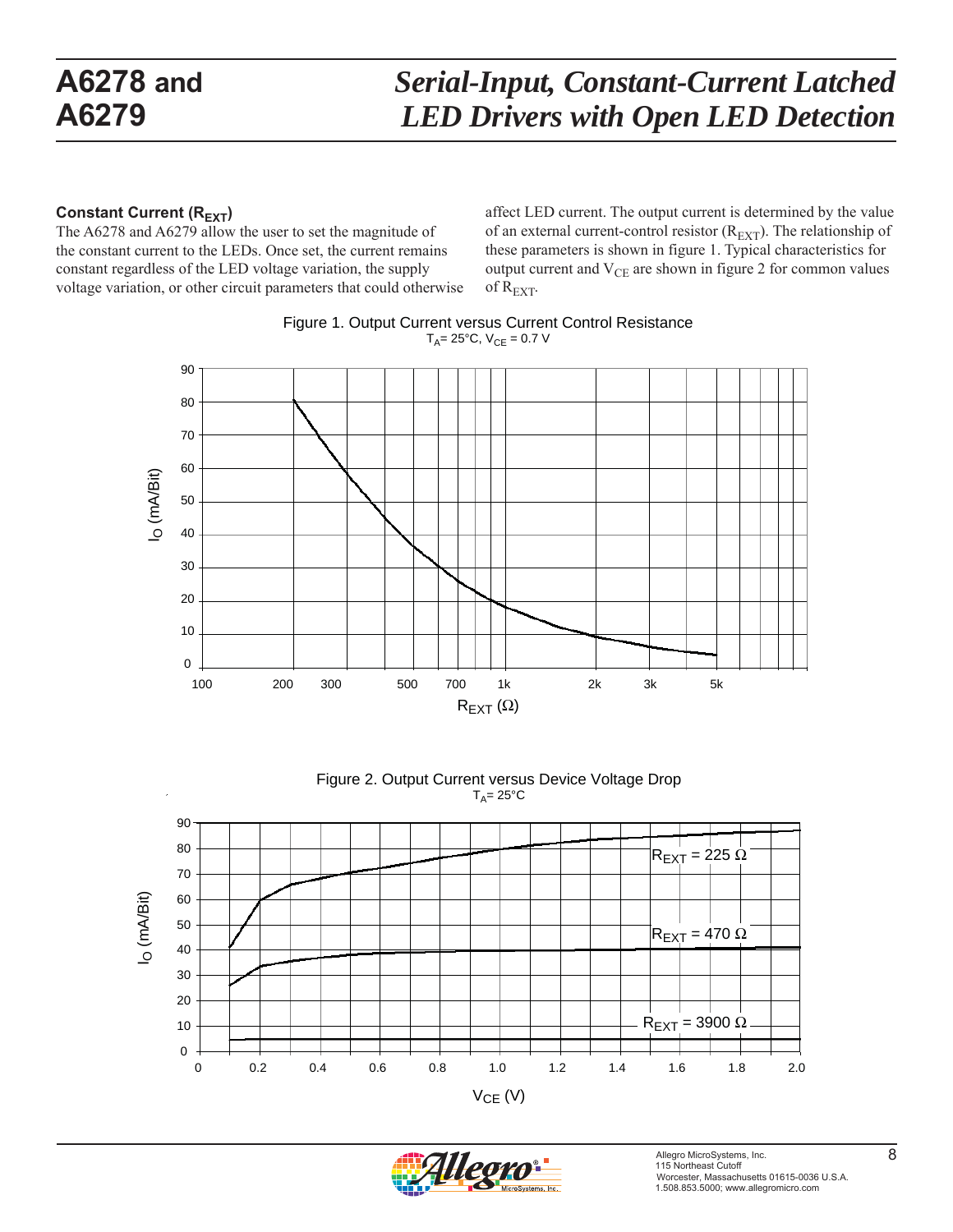#### **Undervoltage Lockout**

The A6278 and A6279 include an internal under-voltage lockout (UVLO) circuit that disables the outputs in the event that the logic supply voltage drops below a minimum acceptable level. This feature prevents the display of erroneous information, a necessary function for some critical applications.

Upon recovery of the logic supply voltage after a UVLO event, and on power-up, all internal shift registers and latches are set to 0. The A6278/A6279 is then in Normal mode.

#### **Output Staggering Delay**

The A6278/A6279 has a 20 ns delay between each output. The staggering of the outputs reduces the in-rush of currents onto the power and ground planes. This aids in power supply decoupling and EMI/EMC reduction.

The output staggering delay occurs under the following conditions:

- OUTPUT ENABLE is pulled low
- OUTPUT ENABLE is held low and LATCH ENABLE is pulled high
- OUTPUT ENABLE is held low, LATCH ENABLE is held high, and CLOCK is pulled high

The 20 ns delays are cumulative across all the outputs. Under any of the above conditions, the state of OUT0 gets set after a typical propagation delay,  $t_{P(OE)}$ . OUT1 will get set 20 ns after OUT0, and so forth. In the A6279, OUT15 will get set after 300 ns (15  $\times$ 20 ns) plus  $t_{P(OE)}$ .

Note: The maximum CLOCK frequency is reduced in applications where both the OUTPUT ENABLE pin is held low and the LATCH ENABLE pin is held high continuously, and the outputs change state on the CLOCK edges. The staggering delay could cause spurious output responses at CLOCK speeds greater than 1 MHz.

#### **Thermal Shutdown**

When the junction temperature of the A6278/A6279 reaches the thermal shutdown temperature threshold,  $T_{ITSD}$  (165 $\degree$ C typical), the outputs are shut off until the junction temperature cools down below the recovery threshold,  $T_{JTSD}-T_{JTSDhys}$  (15°C typical). The shift register and output latches will remain active during a TSD event. Therefore, there is no need to reset the data in the output latches.

In LED OCD mode, if the junction temperature reaches the Thermal Shut Down threshold, the outputs will turn off, as in Normal mode operation. However, all of the shift registers will be set with 0, the error bit value.

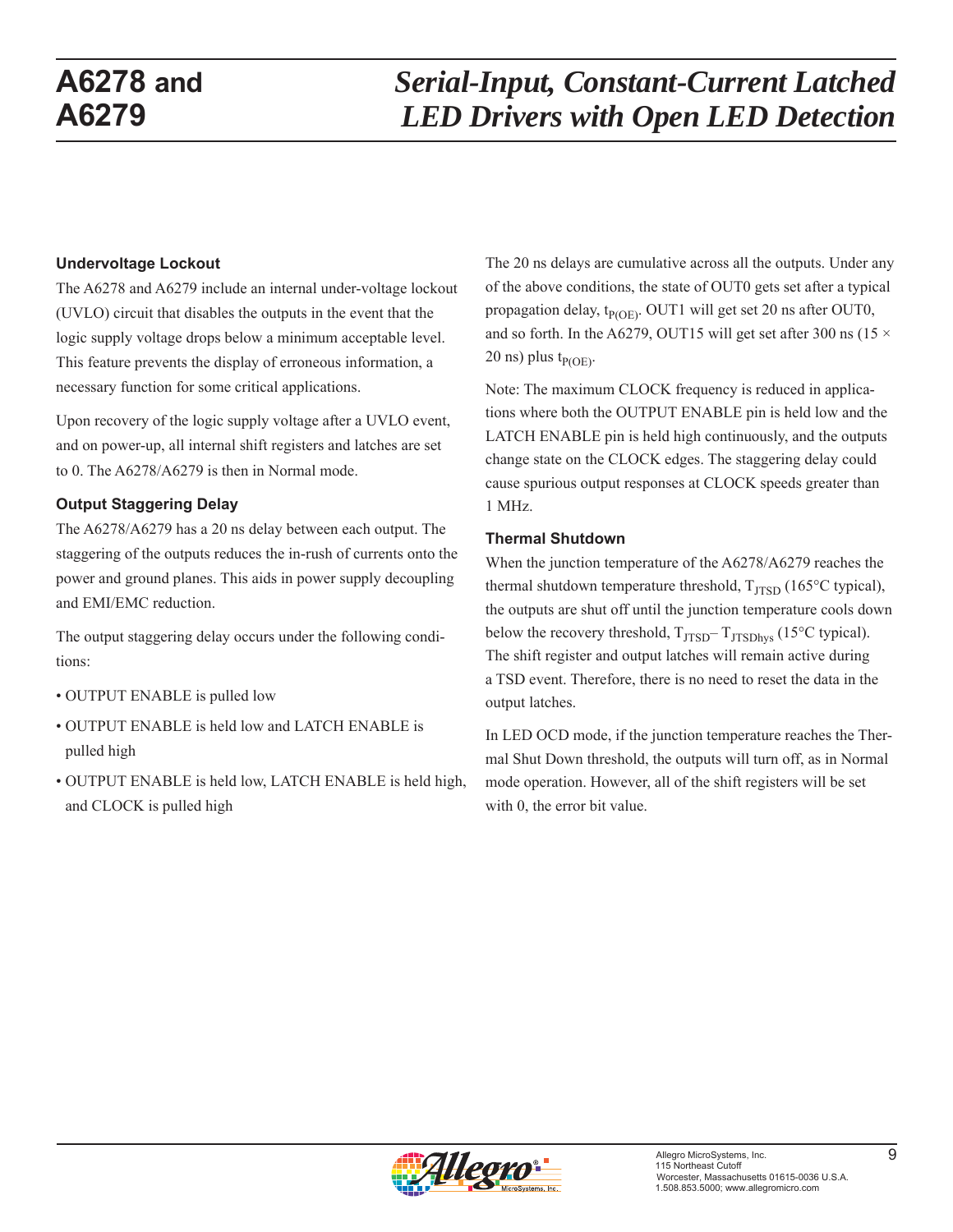#### Application Information

#### Load Supply Voltage (V<sub>LED</sub>)

These devices are designed to operate with driver voltage drops ( $V_{\text{CE}}$ ) of 0.7 to 3V, with an LED forward voltage,  $V_{\text{F}}$ , of 1.2 to 4.0 V. If higher voltages are dropped across the driver, package power dissipation will increase significantly. To minimize package power dissipation, it is recommended to use the lowest possible load supply voltage,  $V_{LED}$ , or to set any series voltage dropping,  $V_{DROP}$ , according to the following formula:

$$
V_{DROP} = V_{LED} - V_F - V_{CE},
$$

with  $V_{DROP} = I_0 \times R_{DROP}$  for a single driver or for a Zener diode  $(V<sub>z</sub>)$ , or for a series string of diodes (approximately 0.7 V per diode) for a group of drivers (see figure 3). If the available voltage source,  $V_{LED}$ , will cause unacceptable power dissipation and series resistors or diodes are undesirable, a voltage regulator can be used to provide supply voltages.

For reference, typical LED forward voltages are:

| $V_F(V)$              |
|-----------------------|
| $3.5 \text{ to } 4.0$ |
| $3.0 \text{ to } 4.0$ |
| 1.8 to 2.2            |
| 2.0 to $2.1$          |
| 1.9 to 2.65           |
| 1.6 to 2.25           |
| 1.2 to 1.5            |
|                       |

#### **Pattern Layout**

This device has a common logic ground and power ground terminal, GND. For the LP package, the GND pin should be tied to the exposed metal pad, EP, allowing the ground plane copper to be used to dissipate heat. If the ground pattern layout contains large common mode resistance, and the voltage between the system ground and the LATCH ENABLE, OUTPUT ENABLE, or CLOCK terminals exceeds 2.5 V (because of switching noise), these devices may not work properly.

#### **Package Power Dissipation (P<sub>n</sub>)**

The maximum allowable package power dissipation based on package type is determined by:

$$
P_{D(max)} = (150 - T_A) / R_{0JA},
$$

where  $R<sub>0JA</sub>$  is the thermal resistance of the package, determined experimentally. Power dissipation levels based on the package are shown in the Package Thermal Characteristics section (see page 14).

The actual package power dissipation is determined by:

$$
P_{D(act)} = DC \times (V_{CE} \times I_0 \times 16) + (V_{DD} \times I_{DD}),
$$

where DC is the duty cycle. The value *16* represents the maximum number of available device outputs for the A6279, used for the worst-case scenario (displaying all 16 LEDs; this would be *8* for the A6278).

When the load suppy voltage,  $V_{LED}$ , is greater than 3 to 5 V, and  $P_{D(act)} > P_{D(max)}$ , an external voltage reducer (V<sub>DROP</sub>) must be used (see figure 3).

Reducing the percent duty cycle, DC, will also reduce power dissipation. Typical results are shown on the following pages.



Figure 3. Typical appplications for voltage drops

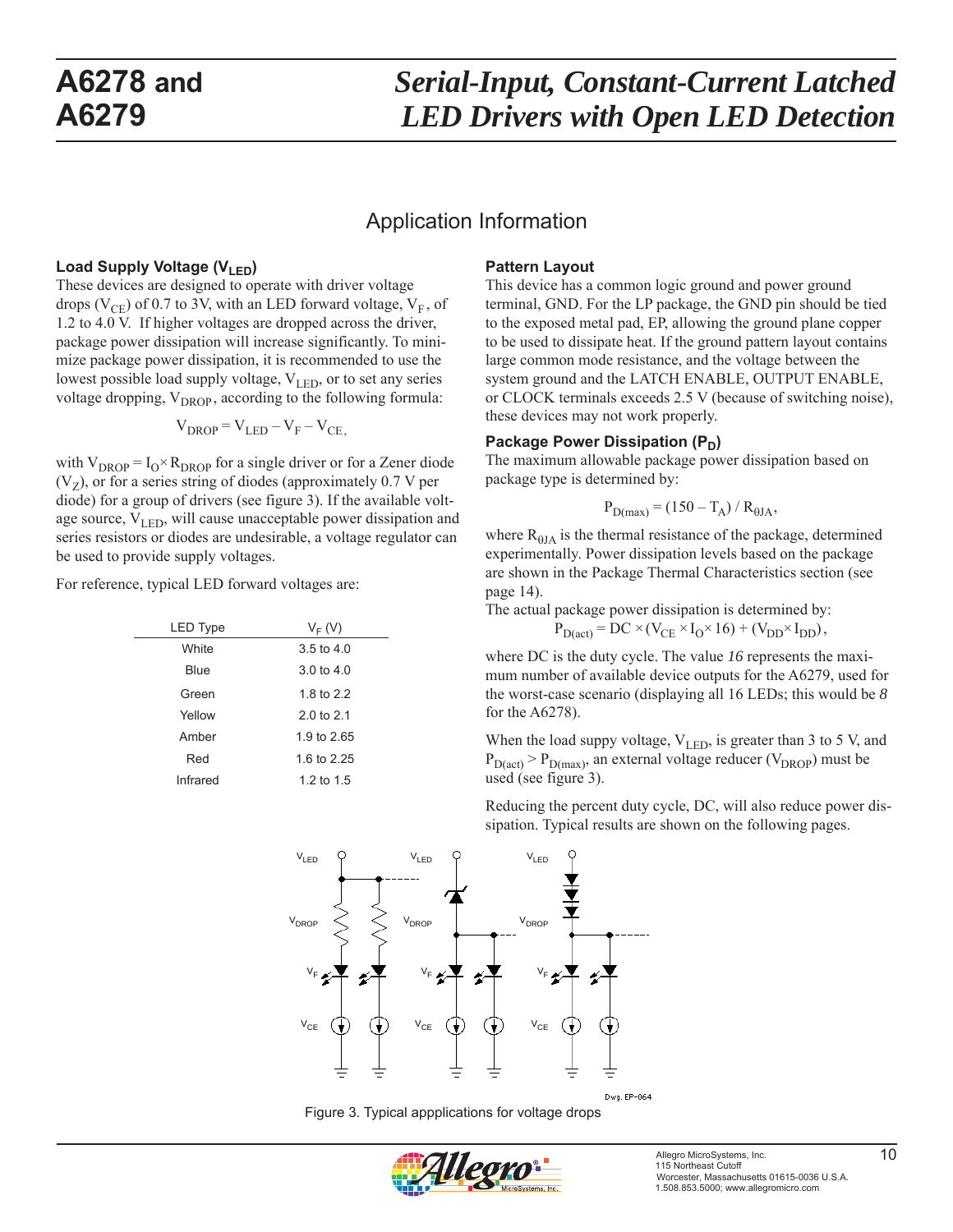# *Serial-Input, Constant-Current Latched LED Drivers with Open LED Detection*

Allowable Output Current versus Duty Cycle, A6278

 $V_{DD} = 5 V$ 





Allegro MicroSystems, Inc. 115 Northeast Cutoff **11** Worcester, Massachusetts 01615-0036 U.S.A. 1.508.853.5000; www.allegromicro.com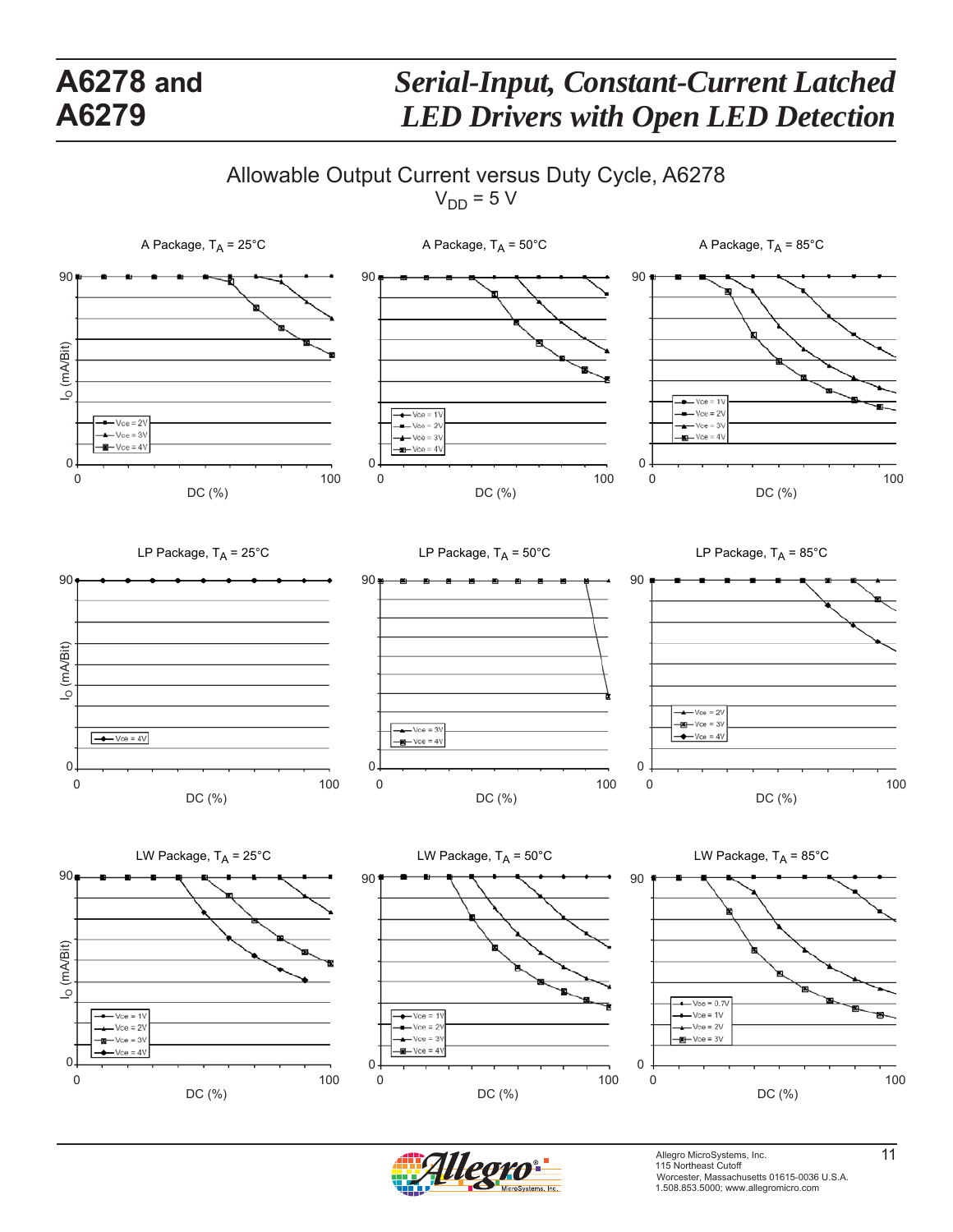# *Serial-Input, Constant-Current Latched LED Drivers with Open LED Detection*

Allowable Output Current versus Duty Cycle, A6279

 $V_{DD} = 5 V$ 





Allegro MicroSystems, Inc. 12<br>115 Northeast Cutoff Worcester, Massachusetts 01615-0036 U.S.A. 1.508.853.5000; www.allegromicro.com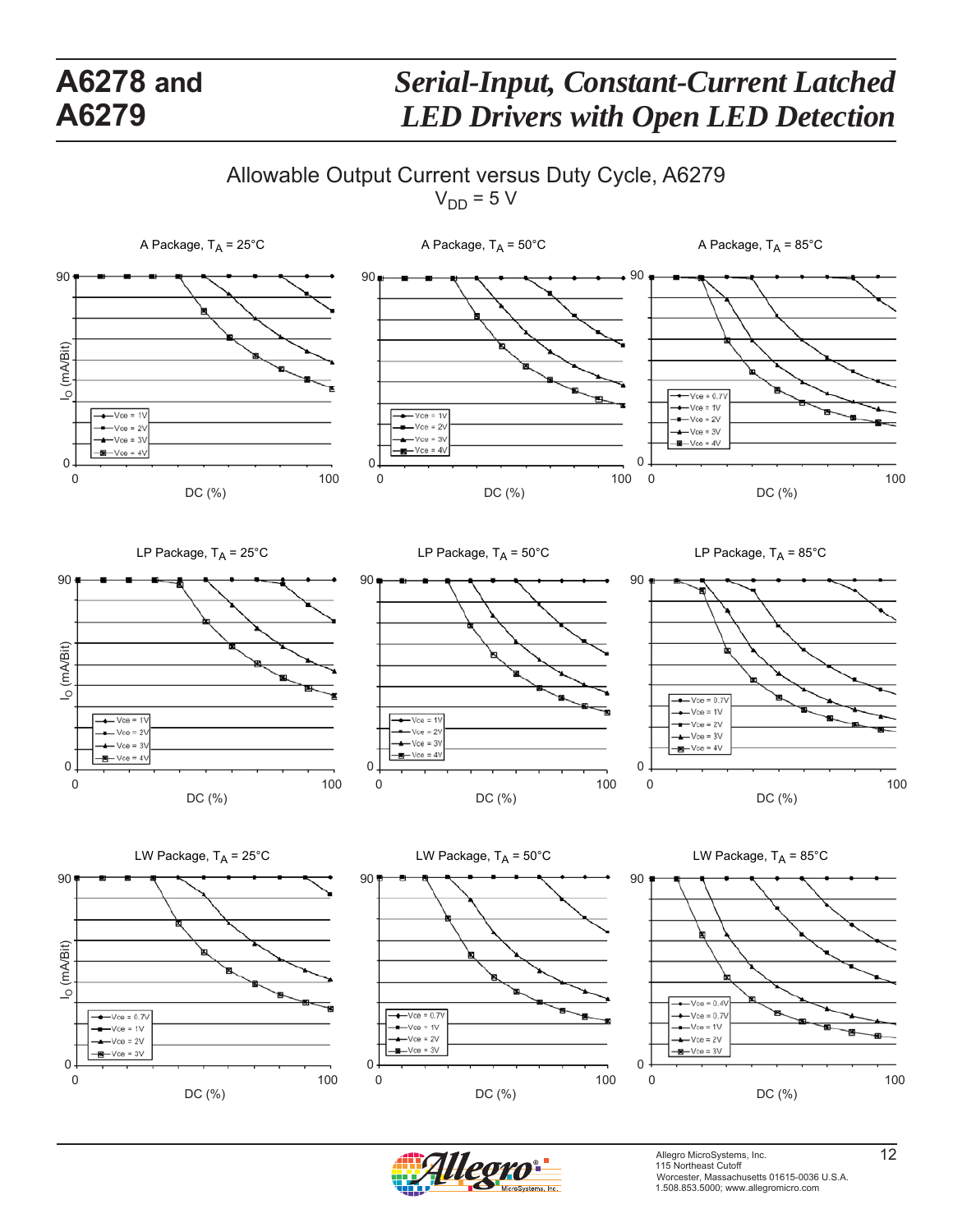#### Package Thermal Characteristics

| Symbol<br>Characteristic   |                | Test Conditions*                                                      | Value | Unit                   |
|----------------------------|----------------|-----------------------------------------------------------------------|-------|------------------------|
|                            | $R_{\theta$ JA | A package, 16-pin, measured on 4-layer board based on JEDEC standard  | 38    | $^{\circ}$ C/W $\vert$ |
|                            |                | A package, 24-pin, measured on 4-layer board based on JEDEC standard  | 26    | $^{\circ}$ C/W $\vert$ |
|                            |                | LP package, 16-pin, measured on 4-layer board based on JEDEC standard | 34    | $^{\circ}$ C/W $\vert$ |
| Package Thermal Resistance |                | LP package, 24-pin, measured on 4-layer board based on JEDEC standard | 28    | $^{\circ}$ C/W $\vert$ |
|                            |                | LW package, 16-pin, measured on 4-layer board based on JEDEC standard | 48    | $^{\circ}$ C/W $ $     |
|                            |                | LW package, 24-pin, measured on 4-layer board based on JEDEC standard | 44    | $^{\circ}$ C/W $\vert$ |
|                            |                | ET package, 24-pin, measured on 4-layer board based on JEDEC standard | 32    | $^{\circ}$ C/W $\vert$ |

\*Additional thermal information is available on the Allegro Web site.







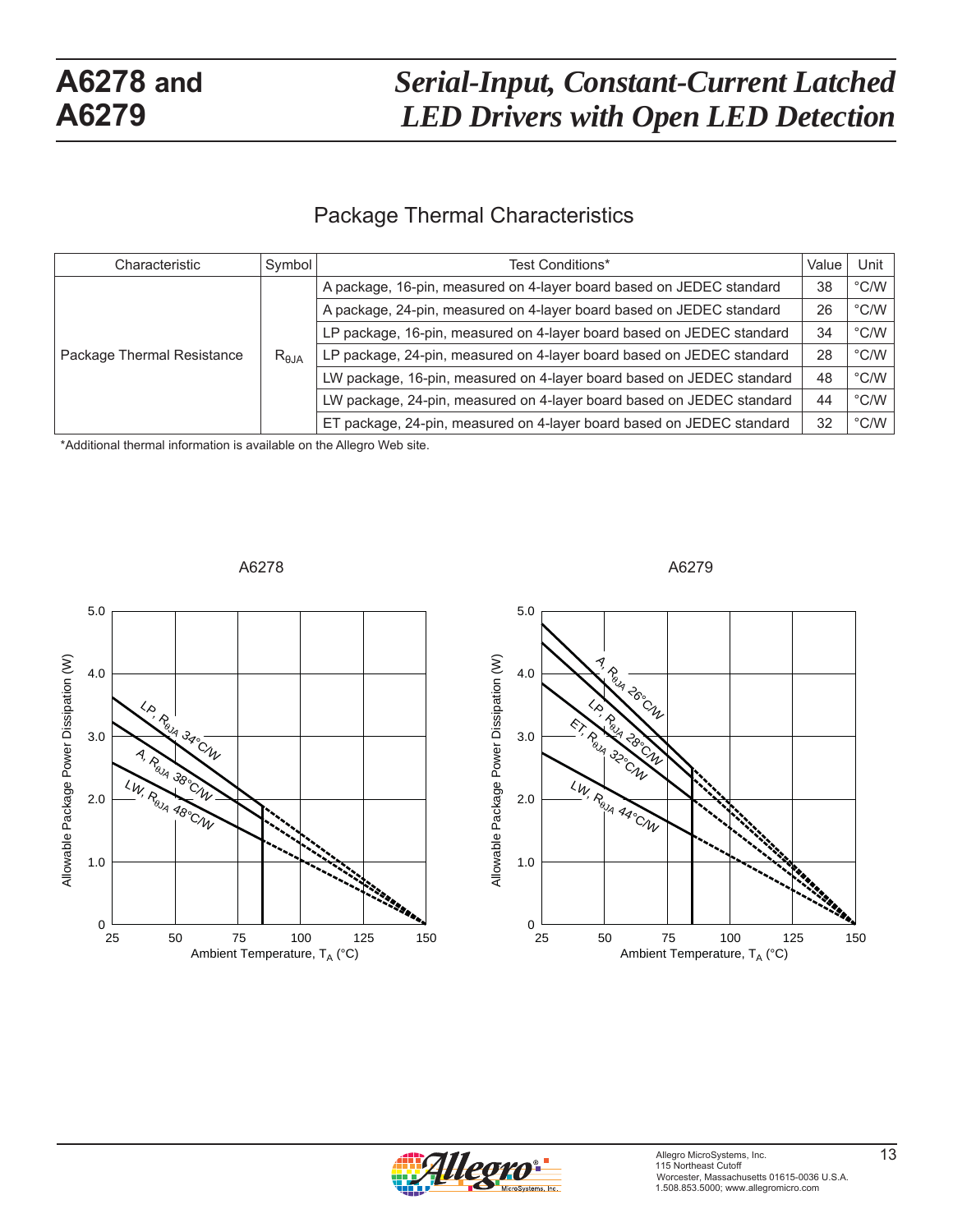Package A, 16-pin DIP (A6278)



Package A, 24-pin DIP (A6279)



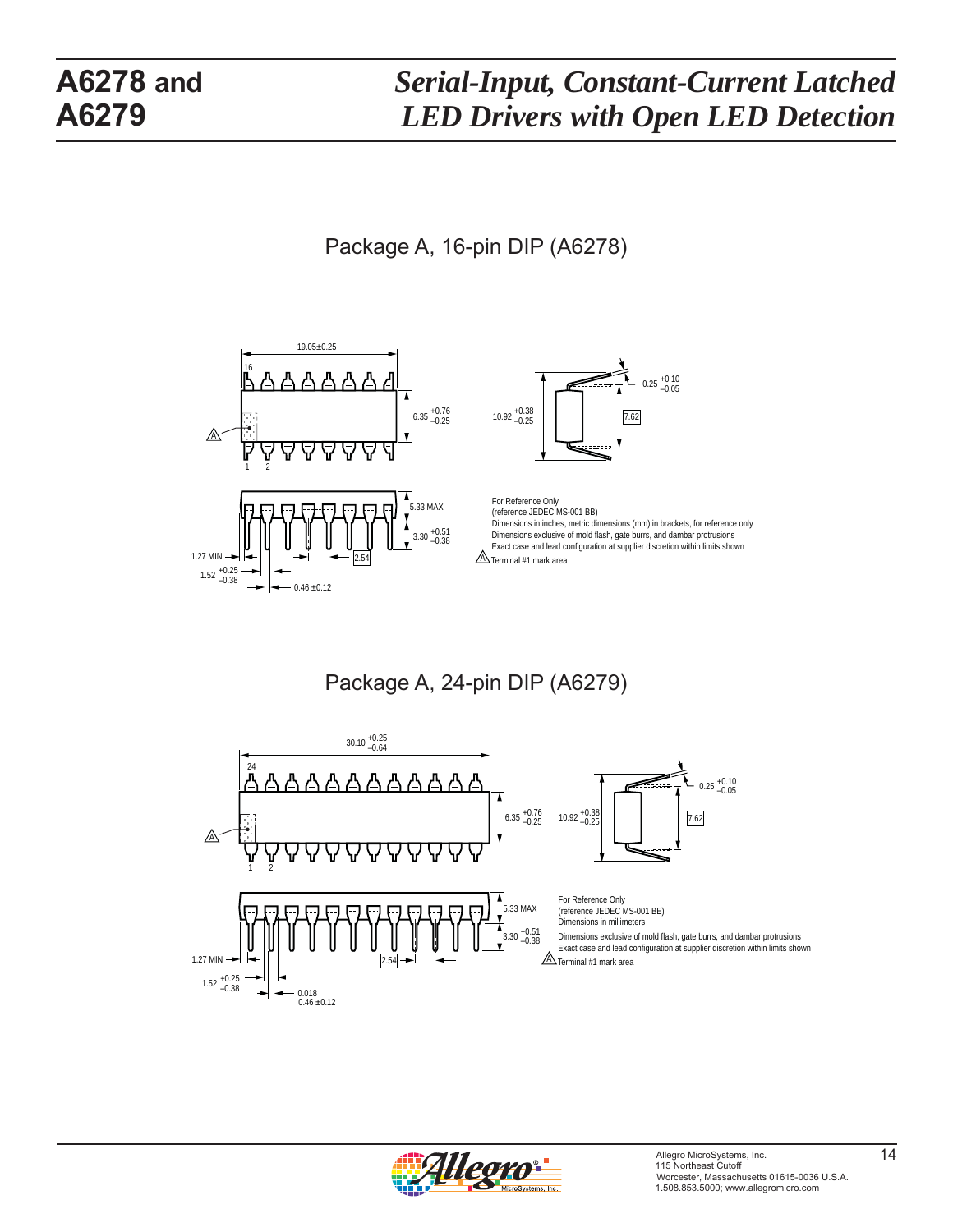can improve thermal dissipation (reference EIA/JEDEC Standard JESD51-5)

Package LP, 16-pin TSSOP with Exposed Thermal Pad (A6278)



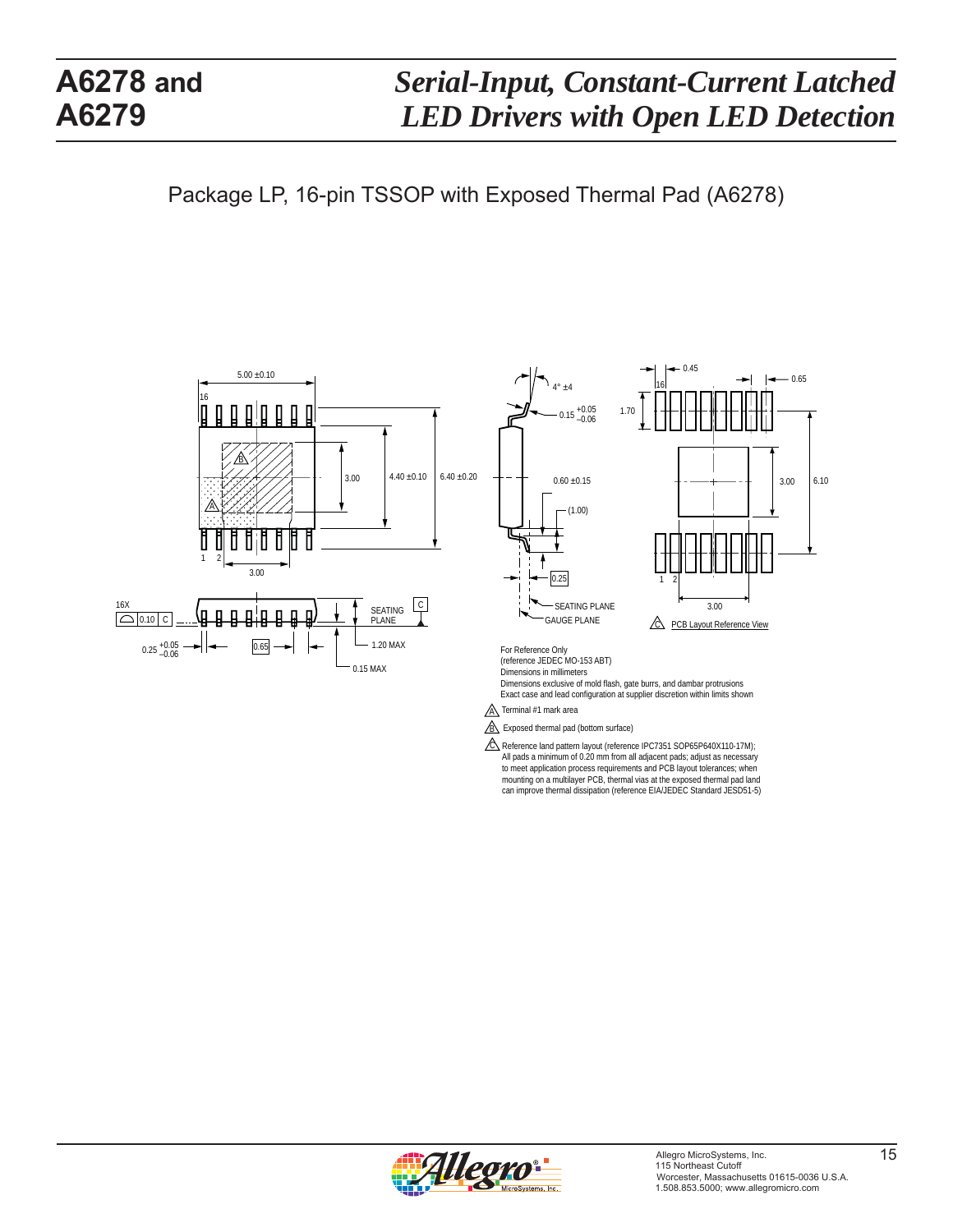Package LP, 24-pin TSSOP with Exposed Thermal Pad (A6279)



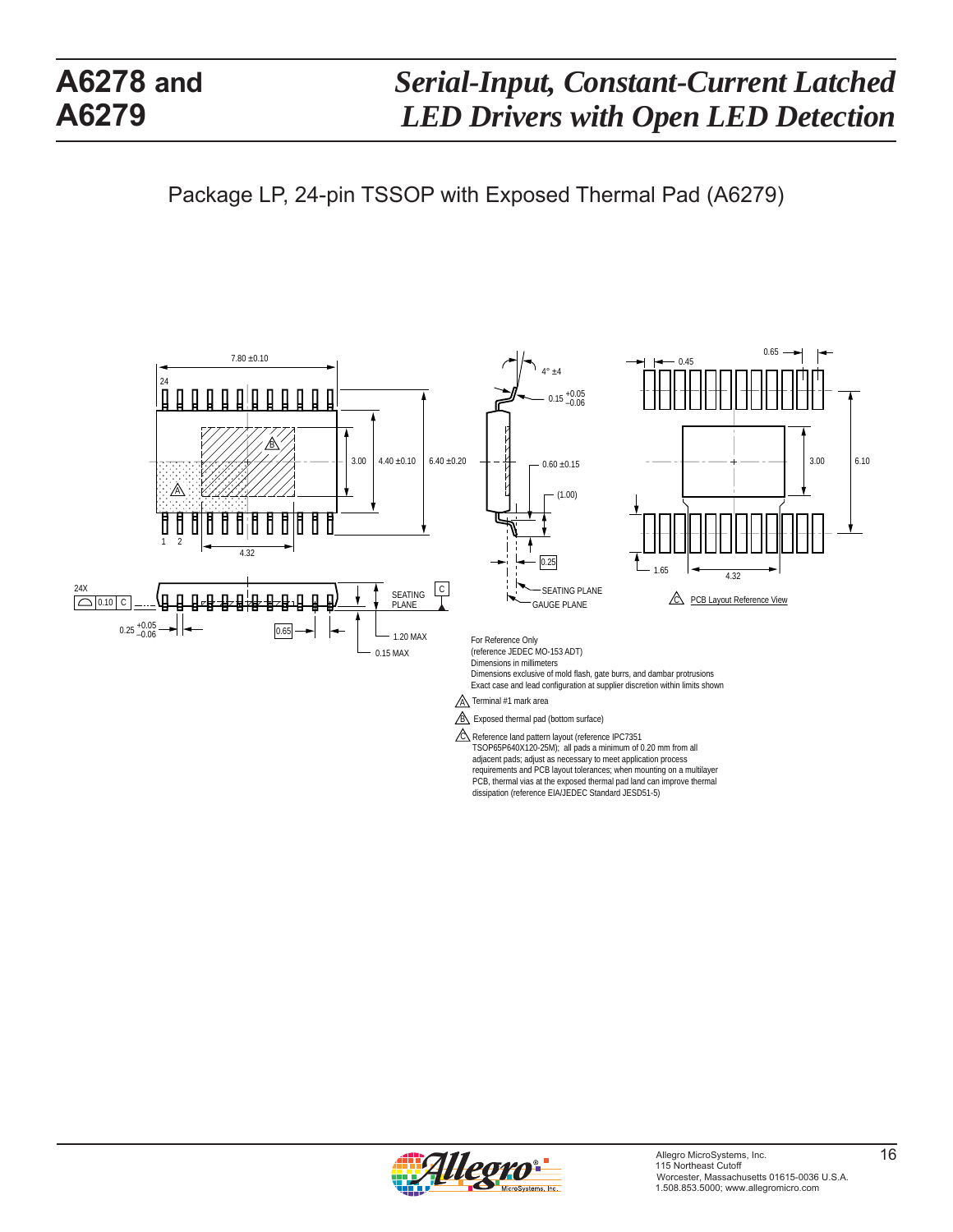Package LW, 16-pin SOIC (A6278)



Package LW, 24-pin SOIC (A6279)





Dimensions exclusive of mold flash, gate burrs, and dambar protrusions Exact case and lead configuration at supplier discretion within limits shown

#### $\underline{\mathbb{A}}$  Terminal #1 mark area

B Reference pad layout (reference IPC SOIC127P1030X265-24M) All pads a minimum of 0.20 mm from all adjacent pads; adjust as necessary to meet application process requirements and PCB layout tolerances